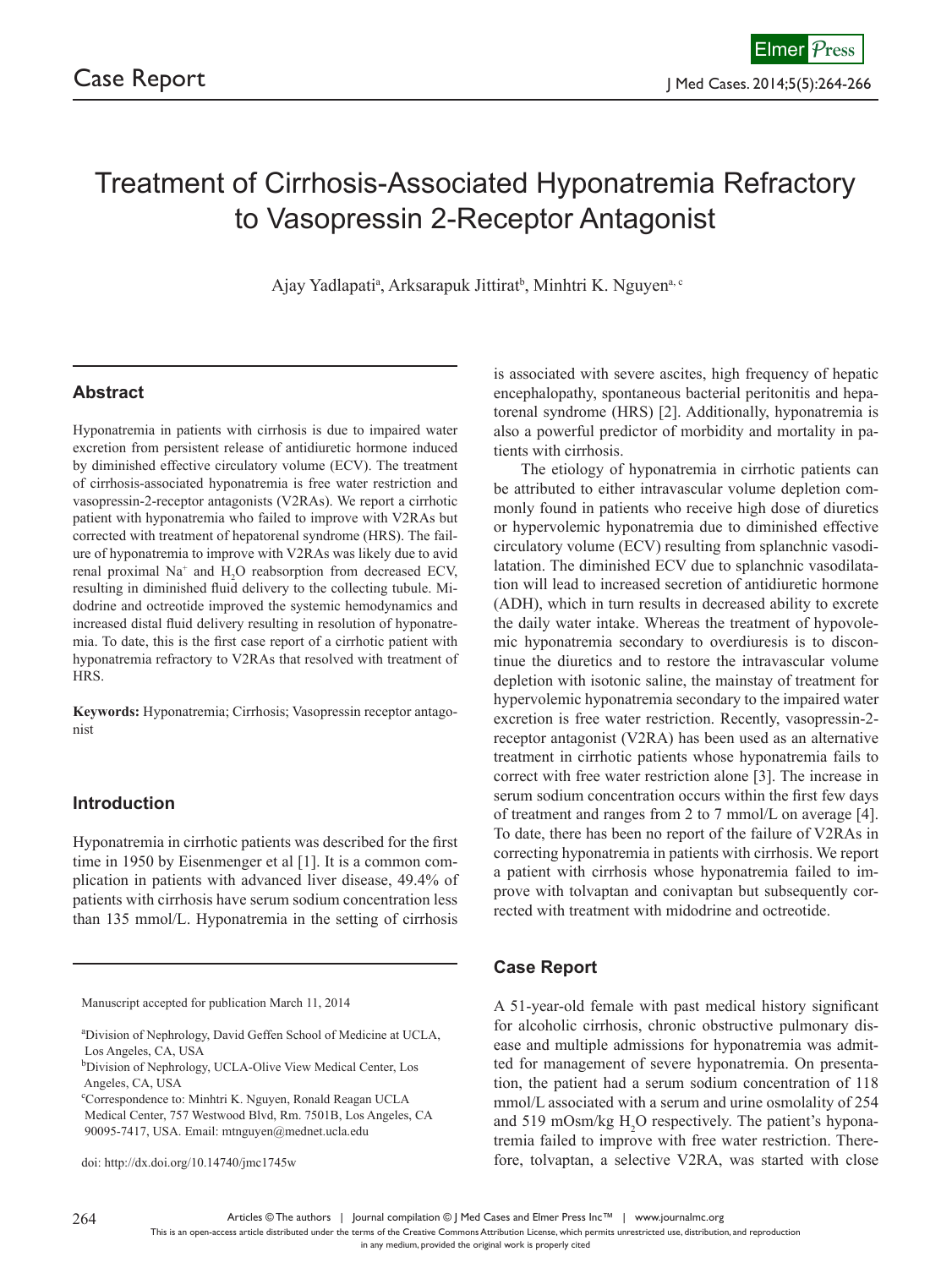

**Figure 1.** Impaired urinary dilution in cirrhosis.

monitoring of the patient's serum sodium concentration (Of note, tolvaptan was FDA approved for treatment of hyponatremia secondary to cirrhosis at that time). Despite adequate up-titration from 15 to 60 mg over a 96-h period, her serum sodium level remained relatively unchanged at a level of 120 mmol/L. Due to the potential concern for inadequate gastrointestinal absorption of the drug, a decision was made to change from oral tolvaptan to intravenous conivaptan. Her serum sodium concentration, however, minimally improved to 123 mmol/L even after up-titration of the conivaptan to the maximum dose. On hospital day 13, the patient was started on midodrine and octreotide for treatment of acute kidney injury thought to be due to HRS, which slowly brought the patient's serum sodium level from 122 to 132 mmol/L over a 5-day course coinciding with the resolution of the HRS. Repeat laboratory values revealed a stable serum sodium level of 135 mmol/L 2 weeks after initiation of the drugs.

#### **Discussion**

Hyponatremia commonly occurs in patients with cirrhosis. In cirrhosis, the pathogenesis is thought to be related to the hemodynamic changes and secondary neurohumoral adaptation that occurs in these patients. Patients with cirrhosis usually have a marked reduction in systemic vascular resistance (SVR) and mean arterial pressure due to splanchnic vasodilatation. The splanchnic vasodilatation in cirrhotic patients results in arterial underfilling, and the resultant ECV depletion in these patients stimulates the secretion of ADH.

The elevated ADH secretion leads to increased water reabsorption in the collecting tubule, which in turn results in decreased ability to excrete the daily water intake. Therefore, V2RAs can be an effective therapy for cirrhosis-associated hyponatremia by antagonizing the action of ADH at the collecting tubule. By reducing the urinary concentration in the collecting duct, V2RAs result in the urinary excretion of electrolyte-free water excretion.

In our patient, her hyponatremia, however, failed to improve with free water restriction and V2RAs. Her hyponatremia was refractory to tolvaptan and conivaptan despite a reduction in urine osmolality from 519 mOsm/kg  $H_2O$  to 242 mOsm/kg  $H_2O$ . Her hyponatremia persisted until she was started on midodrine (selective alpha-1 adrenergic agonist) and octreotide (a somatostatin analog) for treatment of HRS. Treatment with midodrine and octreotide resulted in the resolution of the HRS as well as hyponatremia with an associated increment in her urinary output and relatively constant urinary osmolality.

The lack of response to the V2RAs in our patient was due to disruption in the mechanisms involved with dilute urine formation. The normal physiology of urinary dilution is determined by numerous factors such as normal glomerular filtration rate, adequate delivery of  $H_2O$  to the diluting segments of the nephron mediated by inhibition of proximal  $Na<sup>+</sup>$  and  $H<sub>2</sub>O$  absorption, intact  $Na<sup>+</sup>$  and Cl reabsorption at both the thick ascending limb of the loop of Henle and distal convoluted tubules, and the inhibition of  $H_2O$  absorption at the collecting duct resulting from the suppression of ADH secretion. In light of the aforementioned factors, the efficacy